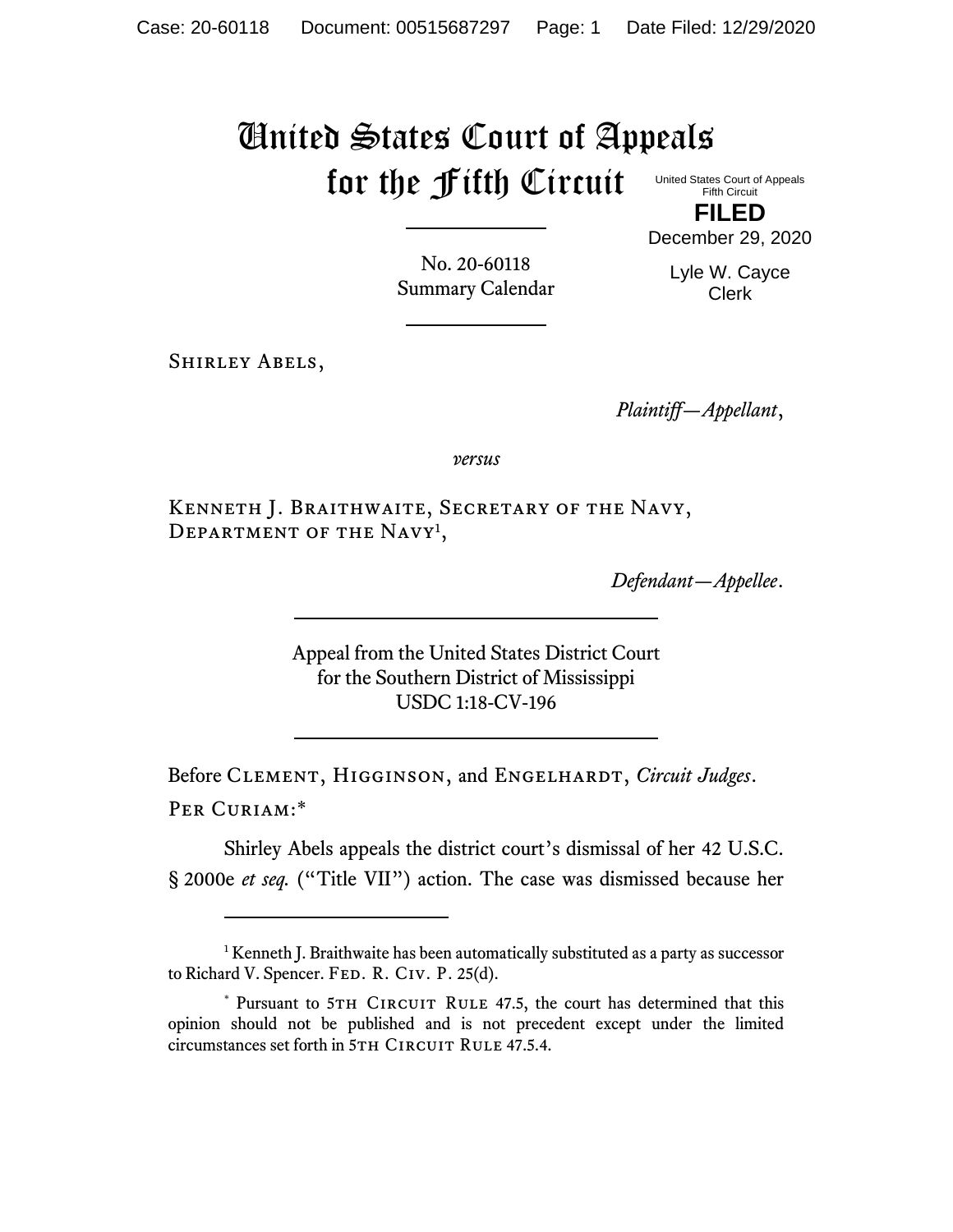## No. 20-60118

claim was time barred under 29 C.F.R.  $\S$  1614.105(a)(1), as she failed to initiate contact with an EEO counselor within 45 days of the alleged discriminatory action.

In 2016, Abels was employed as a financial technician for Naval Construction Group Two in Gulfport, Mississippi, with a GS-7 paygrade. On September 18, 2016, Abels's paygrade was reclassified to GS-6. Several months later, on December 22, 2016, Abels learned information that led her to believe her reclassification had been made on the basis of discriminatory animus. She contacted an EEO counselor on January 30, 2017.

We review a district court's grant of a motion to dismiss *de novo*. *In re Katrina Canal Breaches Litig.*, 495 F.3d 191, 205 (5th Cir. 2007). It is undisputed that Abels learned, on August 8, 2016, that her paygrade would be reclassified. Nor is it disputed that her paygrade was downgraded on September 18, 2016. But, Abels argues that the limitations period should have begun on December 22, 2016, the date she became aware of the possibility that animus motivated her paygrade reclassification.

The discovery rule is inapplicable to Abels's discrimination claim. "This Circuit has . . . consistently focused on the date that plaintiff knew of the discriminatory *act.*" *Merrill v. S. Methodist Univ.*, 806 F.2d 600, 605 (5th Cir. 1986); *see id.* ("[The leading case on this subject] emphasizes that the limitations period starts running on the date the discriminatory *act* occurs."); *see also Miller v. Potter*, 359 F. App'x 535, 537 (5th Cir. 2010) (per curiam) ("To allow plaintiffs to raise employment discrimination claims whenever they begin to suspect that their employers had illicit motives would